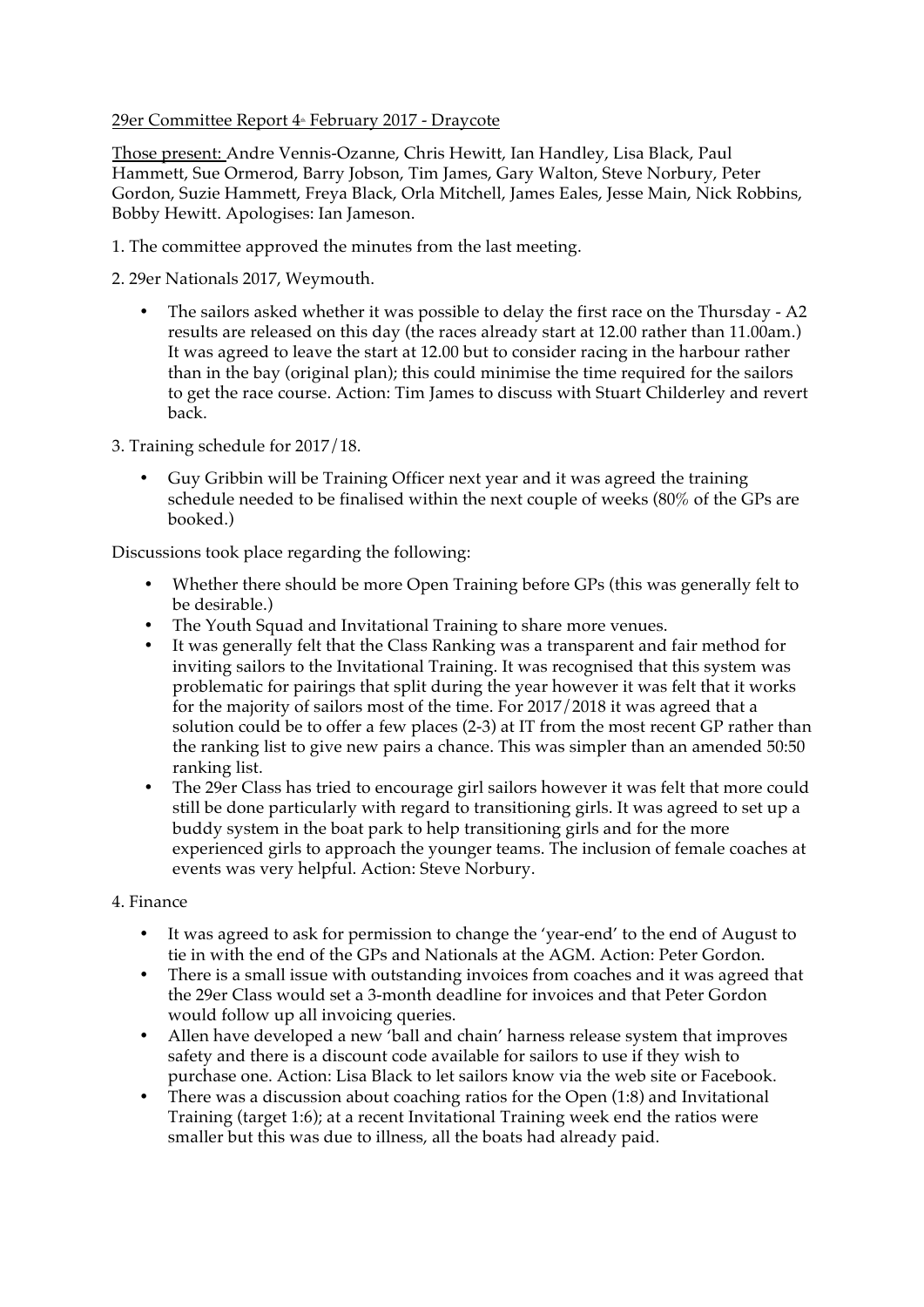- It was agreed to increase the Invitational Training by  $E5/E10$  per weekend and that there would be a no refund policy. Action: Steve Norbury and Peter Gordon to prepare a proposal for discussion at the next committee meeting.
- Travel Grant: it was agreed that the 29er Class would provide some financial support to sailors going to the Worlds and the Europeans. A total budget of £3,000 was discussed to match the process of recent years, this would mean 40-50% towards the Worlds and 50-60% towards the Europeans thought the precise details cannot be finalised until the RYA confirm their plans for both events. Action: Paul Hammett.

## 5. GP Structure

- The GP structure for 2017/18 is likely to be 8 events the location of the events still under discussion. Grafham and Ovingtons asked that a new format be considered with a pursuit race for all classes on Sunday. It was felt that if this happened it would be hard for the Ovington Inlands to be in the GP series. One solution could be a separate Grafham GP the weekend before. It was also agreed that there were some problems at the Grafham event; a suggestion was made that we might ask for a 29er dedicated slip way. Action: Andre Vennis-Ozanne to present a proposal to the committee at the next meeting and to contact Peter Saxton. (Note subsequent to this Ovi/GWSC have confirmed that the 29ers can have the usual GP format for the event).
- A trial is scheduled to take place in July 2017 of a split event with a GP in Largs and Torbay; this forms part of the 29 Class's strategy to support regional sailing. Parents have raised some issues regarding the fairness of the scoring system and the number of sailors attending each event. Action: Andre Vennis-Ozanne to evaluate the trial.
- 6. The Sprint Series and Finals 2016/17.
	- It was recognised that the sprint series has been an exciting innovation that has helped transitioning sailors, developed regional sailing events and introduced a new racing format.
	- The cost of the 4 ribs and 8 jury on the water is more than was originally planned (by £150.)
	- It was agreed that 'VR TV' would create a full 'You Tube' film of the event at a cost of £240 + rib. This would be used as promotional material on the 29er website.
	- The method of inviting sailors has been problematic due to a lack of replies and this system will be changed next year. Paul Hammett thanked Lisa lack for her forbearance and help with the invitations. The proposal for 2017/2018 if the events continues would be for a shorter sharper invite process with open invitations after that.
- 7. The Dinghy Show  $4/5$ <sup>th</sup> March.
	- Suzie Hammett is looking for volunteers to help on the stand. Action: Suzie Hammett to post on the 29er Facebook site.

8. Feedback from the RYA Youth Stakeholders' Conference Saturday 29<sup>th</sup> January 2017.